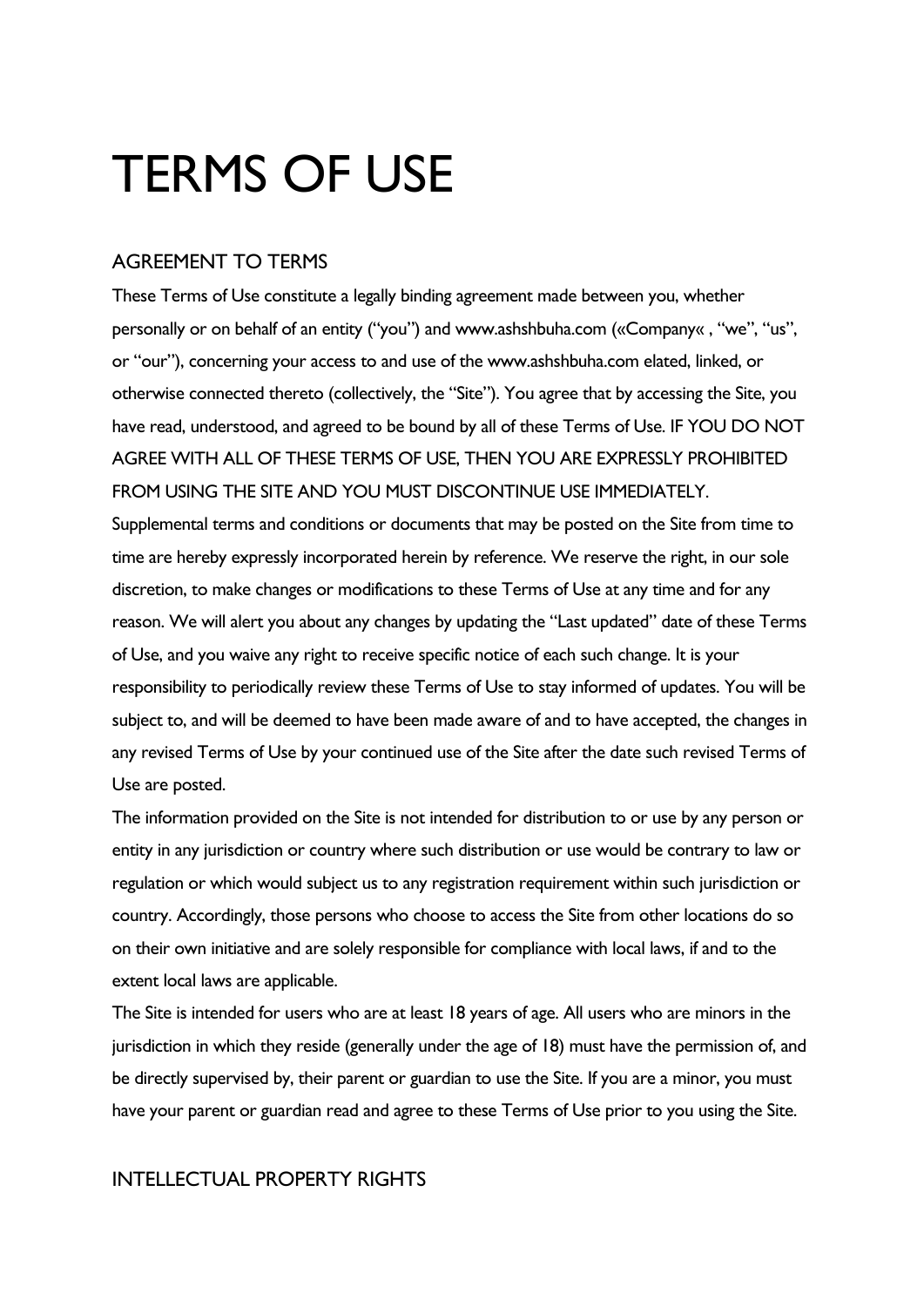Unless otherwise indicated, the Site is our proprietary property and all source code, databases, functionality, software, website designs, audio, video, text, photographs, and graphics on the Site(collectively, the "Content") and the trademarks, service marks, and logos contained therein (the "Marks") are owned or controlled by us or licensed to us, and are protected by copyright and trademark laws and various other intellectual property rights and unfair competition laws of the Switzerland, international copyright laws, and international conventions. The Content and the Marks are provided on the Site "AS IS" for your information and personal use only. Except as expressly provided in these Terms of Use, no part of the Site and no Content or Marks may be copied, reproduced, aggregated, republished, uploaded, posted, publicly displayed, encoded, translated, transmitted, distributed, sold, licensed, or otherwise exploited for any commercial purpose whatsoever, without our express prior written permission.

Provided that you are eligible to use the Site, you are granted a limited license to access and use the Site and to download or print a copy of any portion of the Content to which you have properly gained access solely for your personal, non-commercial use. We reserve all rights not expressly granted to you in and to the Site, the Content and the Marks.

## TERM AND TERMINATION

These Terms of Use shall remain in full force and effect while you use the Site. WITHOUT LIMITING ANY OTHER PROVISION OF THESE TERMS OF USE, WE RESERVE THE RIGHT TO, IN OUR SOLE DISCRETION AND WITHOUT NOTICE OR LIABILITY, DENY ACCESS TO AND USE OF THE SITE (INCLUDING BLOCKING CERTAIN IP ADDRESSES), TO ANY PERSON FOR ANY REASON OR FOR NO REASON, INCLUDING WITHOUT LIMITATION FOR BREACH OF ANY REPRESENTATION, WARRANTY, OR COVENANT CONTAINED IN THESE TERMS OF USE OR OF ANY APPLICABLE LAW OR REGULATION. WE MAY TERMINATE YOUR USE OR PARTICIPATION IN THE SITE OR DELETE YOUR ACCOUNT AND ANY CONTENT OR INFORMATION THAT YOU POSTED AT ANY TIME, WITHOUT WARNING, IN OUR SOLE DISCRETION.

If we terminate or suspend your account for any reason, you are prohibited from registering and creating a new account under your name, a fake or borrowed name, or the name of any third party, even if you may be acting on behalf of the third party. In addition to terminating or suspending your account, we reserve the right to take appropriate legal action, including without limitation pursuing civil, criminal, and injunctive redress.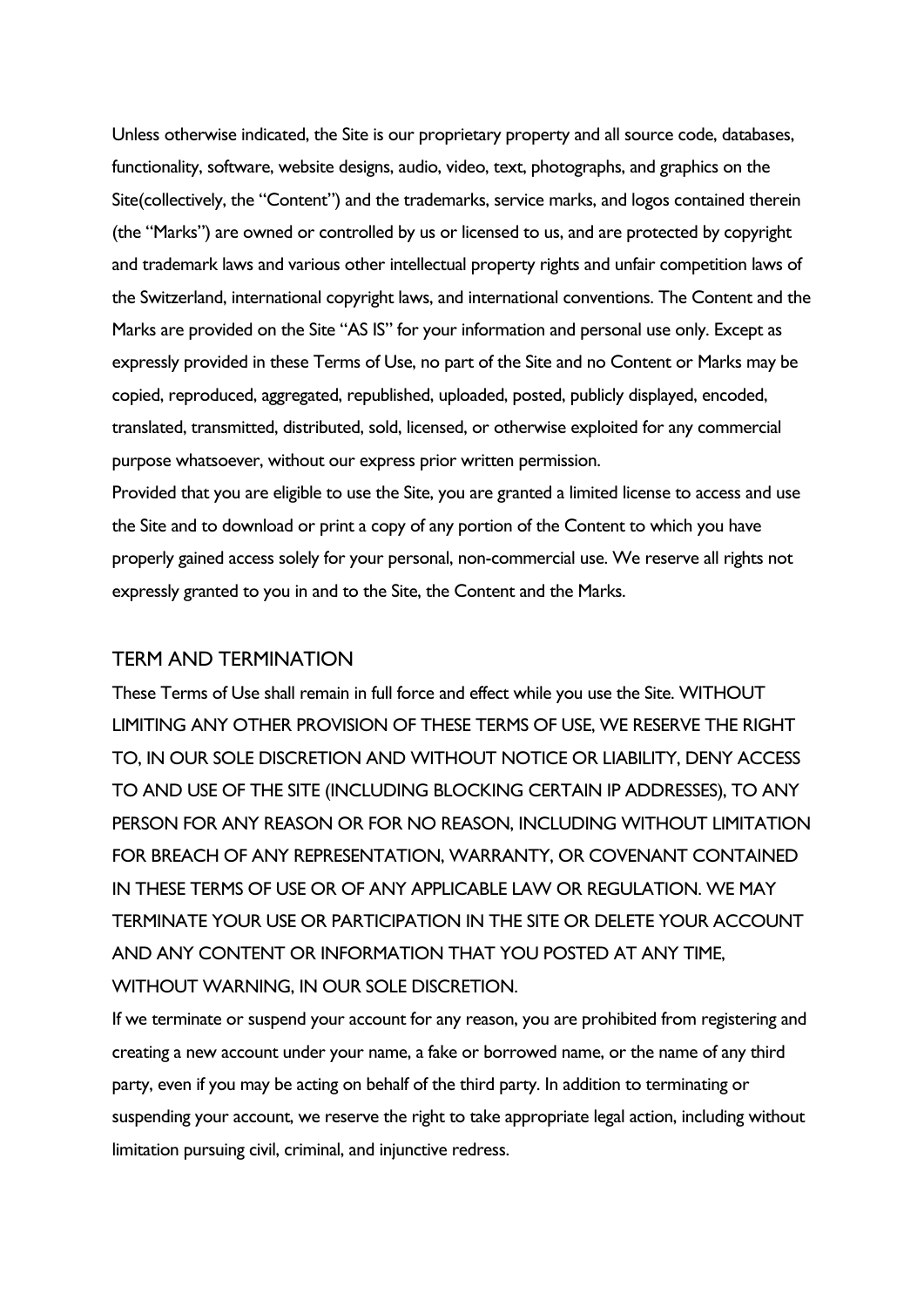### MODIFICATIONS AND INTERRUPTIONS

We reserve the right to change, modify, or remove the contents of the Site at any time or for any reason at our sole discretion without notice. However, we have no obligation to update any information on our Site. We also reserve the right to modify or discontinue all or part of the Site without notice at any time. We will not be liable to you or any third party for any modification, price change, suspension, or discontinuance of the Site.

We cannot guarantee the Site will be available at all times. We may experience hardware, software, or other problems or need to perform maintenance related to the Site, resulting in interruptions, delays, or errors. We reserve the right to change, revise, update, suspend, discontinue, or otherwise modify the Site at any time or for any reason without notice to you. You agree that we have no liability whatsoever for any loss, damage, or inconvenience caused by your inability to access or use the Site during any downtime or discontinuance of the Site. Nothing in these Terms of Use will be construed to obligate us to maintain and support the Site or to supply any corrections, updates, or releases in connection therewith.

## GOVERNING LAW

These conditions are governed by and interpreted following the laws of Switzerland, and the use of the United Nations Convention of Contracts for the International Sale of Goods is expressly excluded. If your habitual residence is in the EU, and you are a consumer, you additionally possess the protection provided to you by obligatory provisions of the law of your country of residence. www.ashshbuha.com and yourself both agree to submit to the non-exclusive jurisdiction of the courts of Zug, which means that you may make a claim to defend your consumer protection rights in regards to these Conditions of Use in Switzerland, or in the EU country in which you reside.

## DISPUTE RESOLUTION

#### Binding Arbitration

Any dispute arising from the relationships between the parties to this contract shall be determined by one arbitrator who will be chosen in accordance with the Arbitration and Internal Rules of the European Court of Arbitration being part of the European Centre of Arbitration having its seat in Strasbourg, and which are in force at the time the application for arbitration is filed, and of which adoption of this clause constitutes acceptance. The seat of arbitration shall be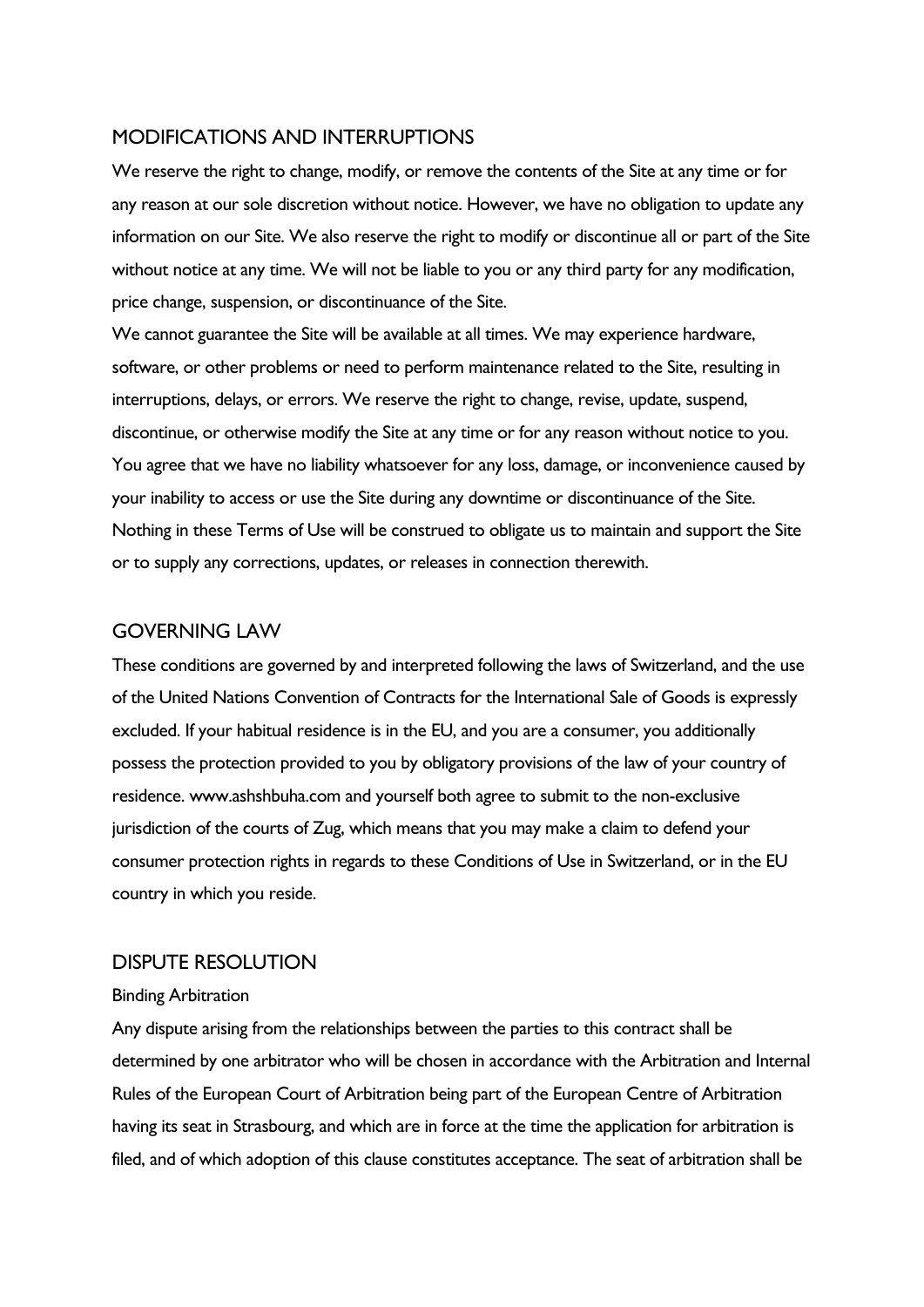London, United Kingdom. The language of the proceedings shall be English. Applicable rules of substantive law shall be the law of the United Kingdom.

#### **Restrictions**

The Parties agree that any arbitration shall be limited to the Dispute between the Parties individually. To the full extent permitted by law, (a) no arbitration shall be joined with any other proceeding; (b) there is no right or authority for any Dispute to be arbitrated on a class-action basis or to utilize class action procedures; and (c) there is no right or authority for any Dispute to be brought in a purported representative capacity on behalf of the general public or any other persons.

#### Exceptions to Arbitration

The Parties agree that the following Disputes are not subject to the above provisions concerning binding arbitration: (a) any Disputes seeking to enforce or protect, or concerning the validity of, any of the intellectual property rights of a Party; (b) any Dispute related to, or arising from, allegations of theft, piracy, invasion of privacy, or unauthorized use; and (c) any claim for injunctive relief. If this provision is found to be illegal or unenforceable, then neither Party will elect to arbitrate any Dispute falling within that portion of this provision found to be illegal or unenforceable and such Dispute shall be decided by a court of competent jurisdiction within the courts listed for jurisdiction above, and the Parties agree to submit to the personal jurisdiction of that court.

## **CORRECTIONS**

There may be information on the Site that contains typographical errors, inaccuracies, or omissions, including descriptions, pricing, availability, and various other information. We reserve the right to correct any errors, inaccuracies, or omissions and to change or update the information on the Site at any time, without prior notice.

#### **DISCLAIMER**

THE SITE IS PROVIDED ON AN AS-IS AND AS-AVAILABLE BASIS. YOU AGREE THAT YOUR USE OF THE SITE AND OUR SERVICES WILL BE AT YOUR SOLE RISK. TO THE FULLEST EXTENT PERMITTED BY LAW, WE DISCLAIM ALL WARRANTIES, EXPRESS OR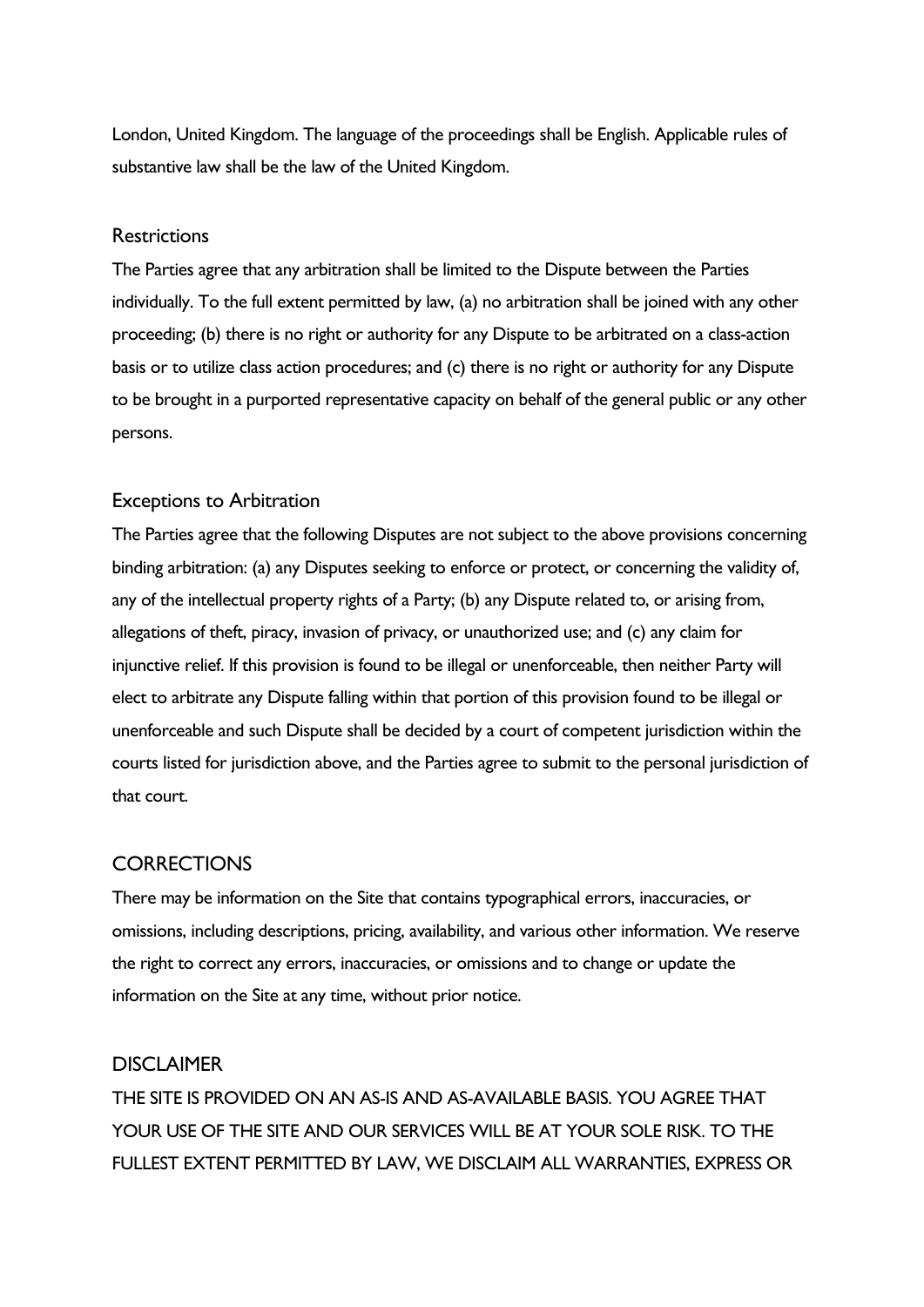IMPLIED, IN CONNECTION WITH THE SITE AND YOUR USE THEREOF, INCLUDING, WITHOUT LIMITATION, THE IMPLIED WARRANTIES OF MERCHANTABILITY, FITNESS FOR A PARTICULAR PURPOSE, AND NON-INFRINGEMENT. WE MAKE NO WARRANTIES OR REPRESENTATIONS ABOUT THE ACCURACY OR COMPLETENESS OF THE SITE'S CONTENT OR THE CONTENT OF ANY WEBSITES LINKED TO THE SITE AND WE WILL ASSUME NO LIABILITY OR RESPONSIBILITY FOR ANY (1) ERRORS, MISTAKES, OR INACCURACIES OF CONTENT AND MATERIALS, (2) PERSONAL INJURY OR PROPERTY DAMAGE, OF ANY NATURE WHATSOEVER, RESULTING FROM YOUR ACCESS TO AND USE OF THE SITE, (3) ANY UNAUTHORIZED ACCESS TO OR USE OF OUR SECURE SERVERS AND/OR ANY AND ALL PERSONAL INFORMATION AND/OR FINANCIAL INFORMATION STORED THEREIN, (4) ANY INTERRUPTION OR CESSATION OF TRANSMISSION TO OR FROM THE SITE, (5) ANY BUGS, VIRUSES, TROJAN HORSES, OR THE LIKE WHICH MAY BE TRANSMITTED TO OR THROUGH THE SITE BY ANY THIRD PARTY, AND/OR (6) ANY ERRORS OR OMISSIONS IN ANY CONTENT AND MATERIALS OR FOR ANY LOSS OR DAMAGE OF ANY KIND INCURRED AS A RESULT OF THE USE OF ANY CONTENT POSTED, TRANSMITTED, OR OTHERWISE MADE AVAILABLE VIA THE SITE. WE DO NOT WARRANT, ENDORSE, GUARANTEE, OR ASSUME RESPONSIBILITY FOR ANY PRODUCT OR SERVICE ADVERTISED OR OFFERED BY A THIRD PARTY THROUGH THE SITE, ANY HYPERLINKED WEBSITE, OR ANY WEBSITE OR MOBILE APPLICATION FEATURED IN ANY BANNER OR OTHER ADVERTISING, AND WE WILL NOT BE A PARTY TO OR IN ANY WAY BE RESPONSIBLE FOR MONITORING ANY TRANSACTION BETWEEN YOU AND ANY THIRD-PARTY PROVIDERS OF PRODUCTS OR SERVICES. AS WITH THE PURCHASE OF A PRODUCT OR SERVICE THROUGH ANY MEDIUM OR IN ANY ENVIRONMENT, YOU SHOULD USE YOUR BEST JUDGMENT AND EXERCISE CAUTION WHERE APPROPRIATE.

## LIMITATIONS OF LIABILITY

IN NO EVENT WILL WE OR OUR DIRECTORS, EMPLOYEES, OR AGENTS BE LIABLE TO YOU OR ANY THIRD PARTY FOR ANY DIRECT, INDIRECT, CONSEQUENTIAL, EXEMPLARY, INCIDENTAL, SPECIAL, OR PUNITIVE DAMAGES, INCLUDING LOST PROFIT, LOST REVENUE, LOSS OF DATA, OR OTHER DAMAGES ARISING FROM YOUR USE OF THE SITE, EVEN IF WE HAVE BEEN ADVISED OF THE POSSIBILITY OF SUCH DAMAGES. NOTWITHSTANDING ANYTHING TO THE CONTRARY CONTAINED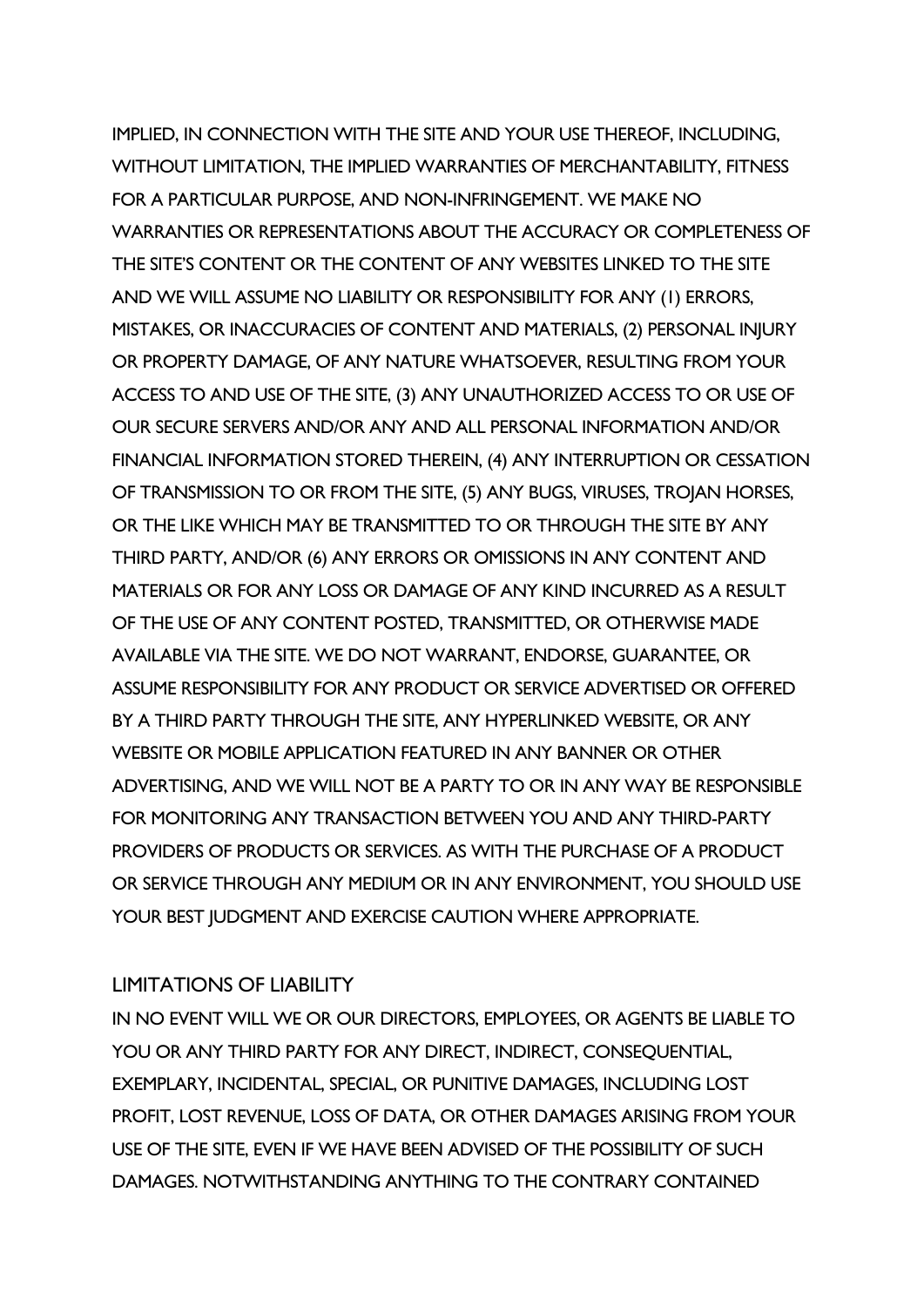HEREIN, OUR LIABILITY TO YOU FOR ANY CAUSE WHATSOEVER AND REGARDLESS OF THE FORM OF THE ACTION, WILL AT ALL TIMES BE LIMITED TO \$1,000.00 CHF. CERTAIN SWISS LAWS AND INTERNATIONAL LAWS DO NOT ALLOW LIMITATIONS ON IMPLIED WARRANTIES OR THE EXCLUSION OR LIMITATION OF CERTAIN DAMAGES. IF THESE LAWS APPLY TO YOU, SOME OR ALL OF THE ABOVE DISCLAIMERS OR LIMITATIONS MAY NOT APPLY TO YOU, AND YOU MAY HAVE ADDITIONAL RIGHTS.

#### INDEMNIFICATION

You agree to defend, indemnify, and hold us harmless, including our subsidiaries, affiliates, and all of our respective officers, agents, partners, and employees, from and against any loss, damage, liability, claim, or demand, including reasonable attorneys' fees and expenses, made by any third party due to or arising out of: (1) use of the Site; (2) breach of these Terms of Use; (3) any breach of your representations and warranties set forth in these Terms of Use; (4) your violation of the rights of a third party, including but not limited to intellectual property rights; or (5) any overt harmful act toward any other user of the Site with whom you connected via the Site. Notwithstanding the foregoing, we reserve the right, at your expense, to assume the exclusive defense and control of any matter for which you are required to indemnify us, and you agree to cooperate, at your expense, with our defense of such claims. We will use reasonable efforts to notify you of any such claim, action, or proceeding which is subject to this indemnification upon becoming aware of it.

## USER DATA

We will maintain certain data that you transmit to the Site for the purpose of managing the performance of the Site, as well as data relating to your use of the Site. Although we perform regular routine backups of data, you are solely responsible for all data that you transmit or that relates to any activity you have undertaken using the Site. You agree that we shall have no liability to you for any loss or corruption of any such data, and you hereby waive any right of action against us arising from any such loss or corruption of such data.

## ELECTRONIC COMMUNICATIONS, TRANSACTIONS, AND SIGNATURES